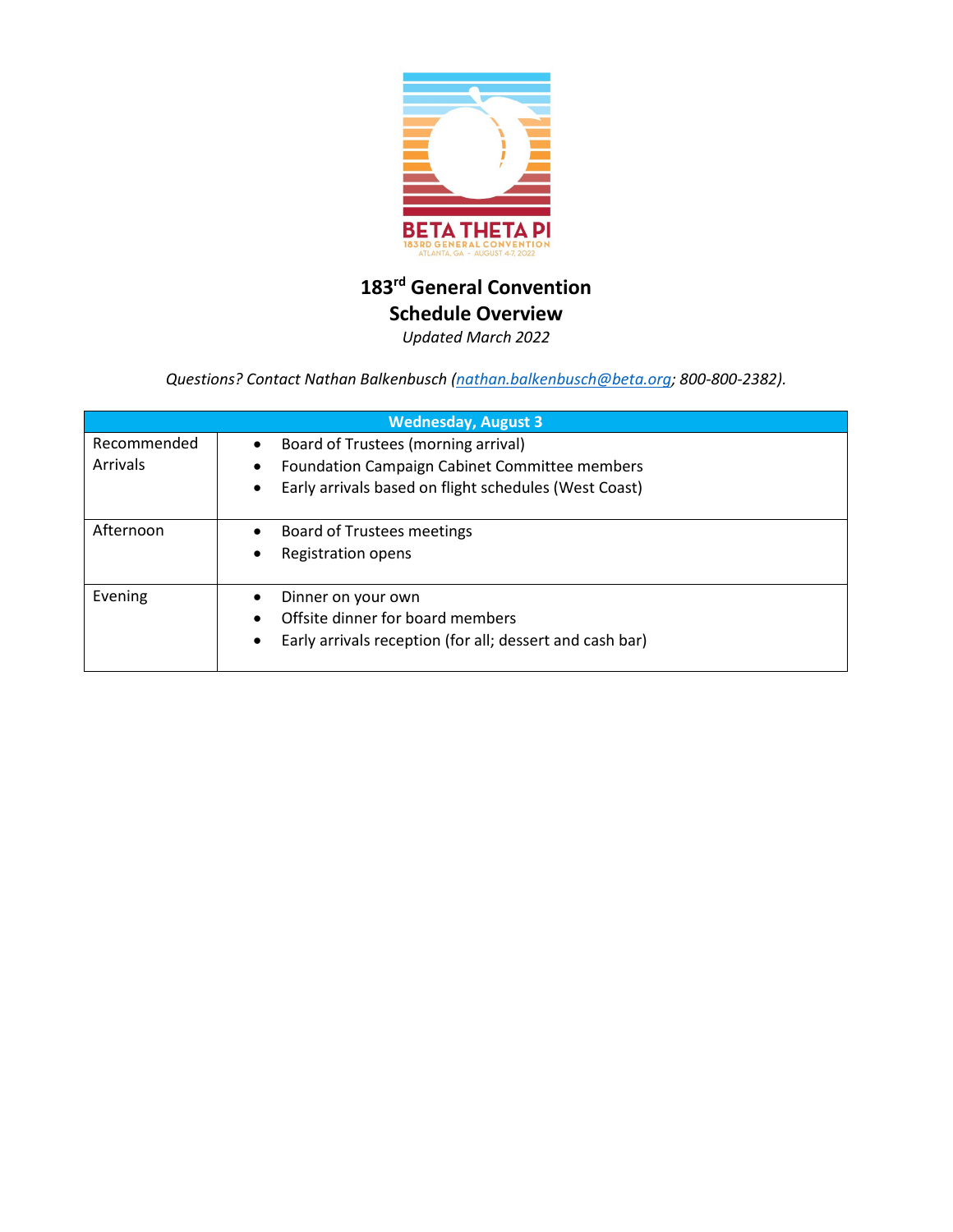

|                                | <b>Thursday, August 4</b>                                                                                                                                                                                                                                                                                                                  |
|--------------------------------|--------------------------------------------------------------------------------------------------------------------------------------------------------------------------------------------------------------------------------------------------------------------------------------------------------------------------------------------|
| Recommended<br><b>Arrivals</b> | <b>Foundation Directors (morning arrival)</b><br>$\bullet$<br>General Fraternity House Corporation Directors (morning arrival)<br>$\bullet$<br>Regional and District Chiefs (morning arrival)<br>$\bullet$                                                                                                                                 |
|                                | Major arrival for all undergraduates, advisors, house corporation volunteers<br>$\bullet$<br>and alumni association leaders<br>Special attire: School spirit! Wear a t-shirt, polo or other gear to show your school<br>pride!                                                                                                             |
| Morning                        | Registration<br>$\bullet$<br><b>Board of Trustees meetings</b><br>$\bullet$<br><b>General Fraternity House Corporation meetings</b><br>$\bullet$<br>Foundation Campaign Cabinet Committee meetings<br>$\bullet$                                                                                                                            |
| Lunch                          | Lunch provided for committee and board meetings<br>$\bullet$<br>Lunch provided for Regional and District Chiefs<br>$\bullet$<br>Lunch on your own for all others<br>$\bullet$                                                                                                                                                              |
| Afternoon                      | Registration<br>$\bullet$<br><b>Board of Trustees meetings</b><br>٠<br><b>General Fraternity House Corporation meetings</b><br>$\bullet$<br><b>Foundation meetings</b><br>$\bullet$<br>Leadership Summit (begins with lunch for Regional and District Chiefs)<br>$\bullet$<br>Advisor hospitality room<br><b>Convention Kickoff (4 pm)</b> |
| Evening                        | Convention Welcome Dinner (for all, at hotel)<br>$\bullet$<br>Celebrating Beta's History (general session)<br>Welcome reception (at hotel)                                                                                                                                                                                                 |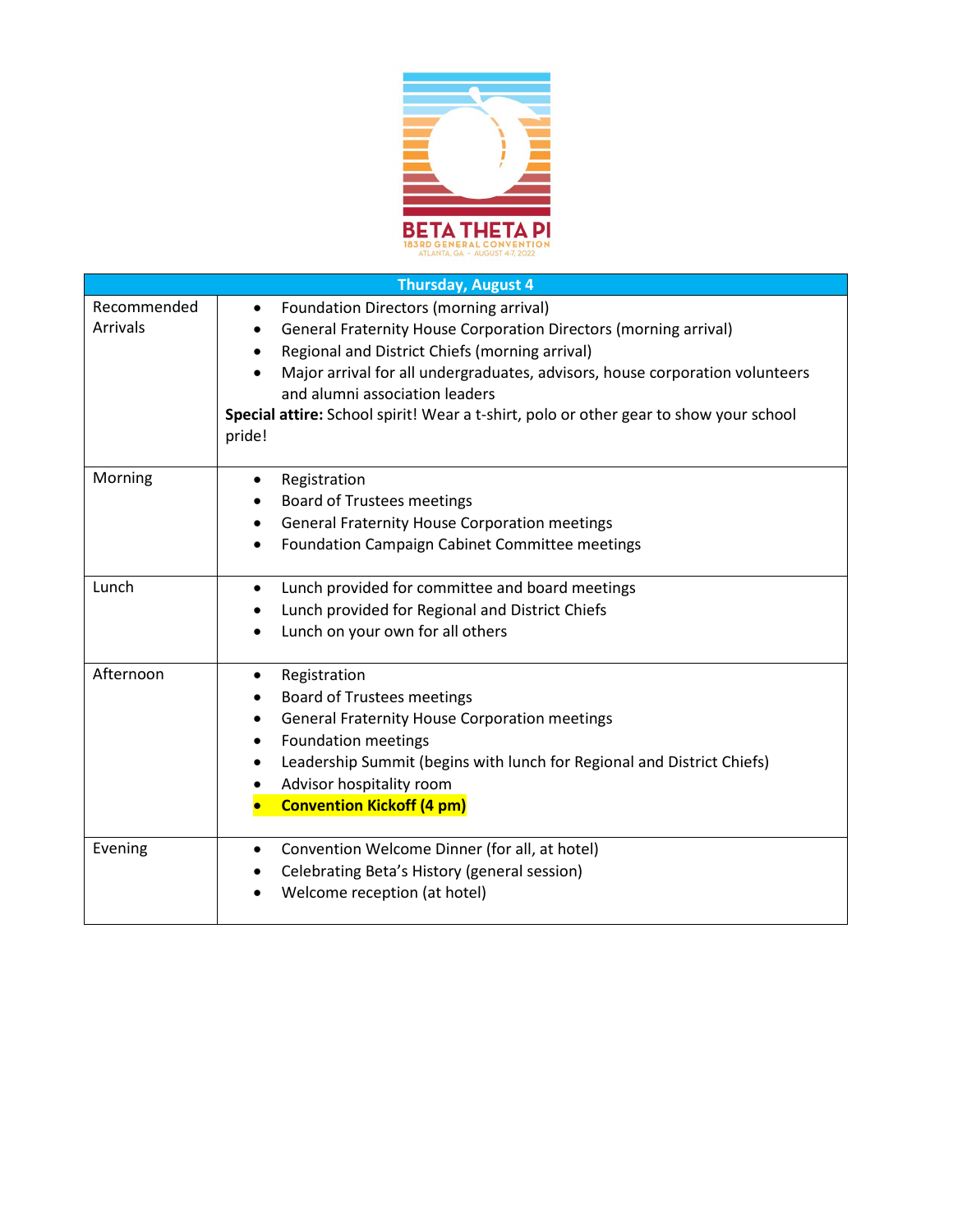

|           | <b>Friday, August 5</b>                                                        |
|-----------|--------------------------------------------------------------------------------|
| Morning   | Breakfast on your own<br>$\bullet$                                             |
|           | <b>Beta Foundation meetings</b><br>$\bullet$                                   |
|           | <b>General Fraternity House Corporation meeting</b><br>$\bullet$               |
|           | <b>Educational tracks:</b><br>$\bullet$                                        |
|           | CPLA: Collegiate chapter presidents / delegates<br>$\circ$                     |
|           | Keystone: VP of Recruitment<br>$\circ$                                         |
|           | Keystone: VP of Education<br>$\circ$                                           |
|           | Leadership College<br>$\circ$                                                  |
|           | Advisor Academy<br>$\circ$                                                     |
|           | Alumni Education: Alumni association leaders / delegates<br>$\circ$            |
|           | <b>Housing Summit</b><br>$\circ$                                               |
|           | Legislation committee meetings                                                 |
| Lunch     | Awards Luncheon                                                                |
|           |                                                                                |
| Afternoon | Legislation<br>$\bullet$                                                       |
|           | <b>Educational tracks:</b>                                                     |
|           | Keystone: VP of Recruitment<br>$\circ$                                         |
|           | Keystone: VP of Education<br>$\circ$                                           |
|           | Leadership College<br>$\circ$                                                  |
|           | <b>Advisor Academy</b><br>$\circ$                                              |
| Evening   | Dinner provided for all<br>$\bullet$                                           |
|           | John Reilly Knox Dinner (offsite venue, invitation only, sponsored by the Beta |
|           | Foundation)                                                                    |
|           | Fun excursion to the College Football Hall of Fame!<br>$\bullet$               |